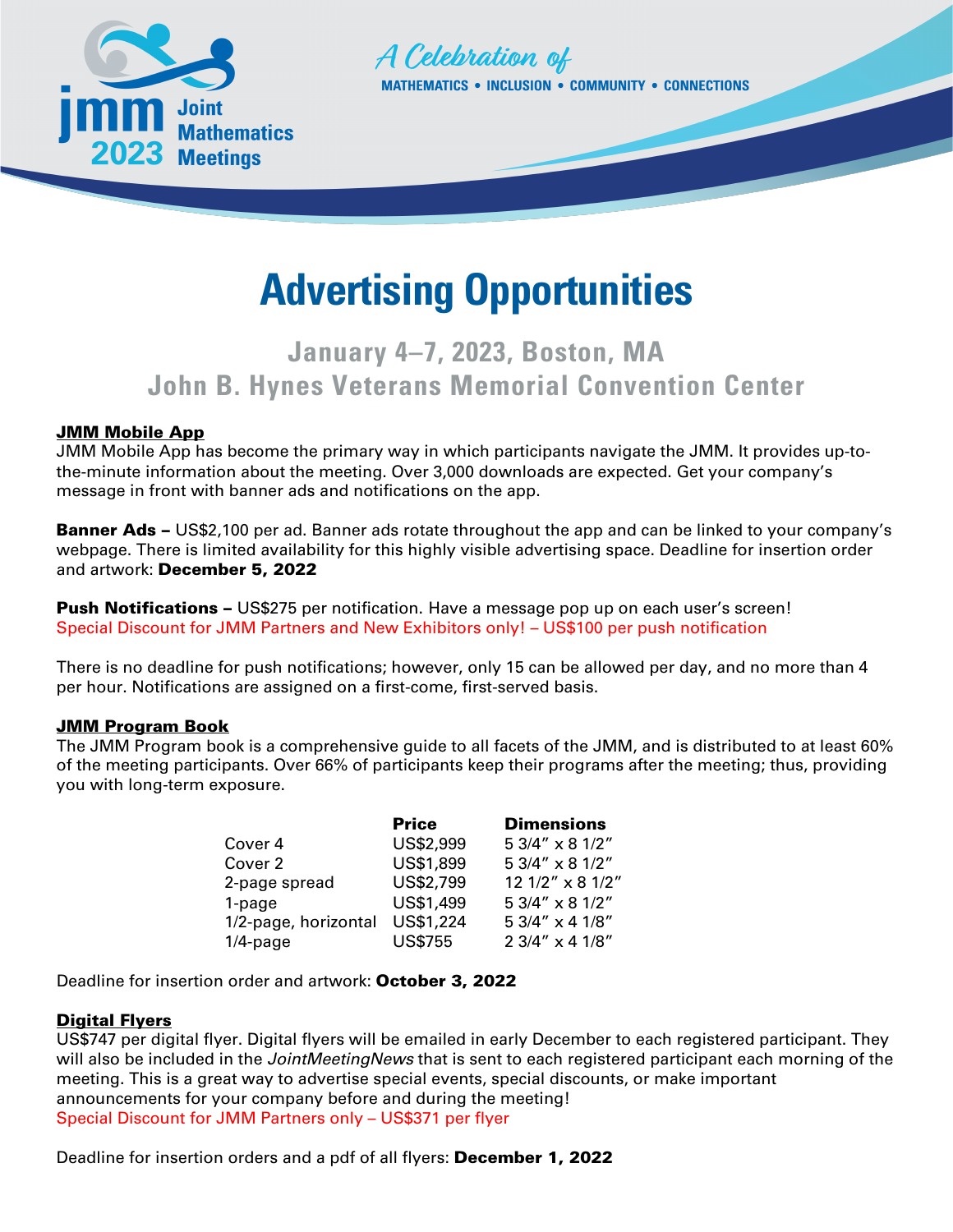#### *JointMeetingNews*

US\$65 per ad per day, US\$99 per ad for 2 days, or US\$199 per ad for all four days of the meeting. *JointMeetingNews*, the JMM E-newsletter, is sent to all registered participants each morning of the meeting. It includes highlights, updates, announcements, and much more. Potentially 3,000+ participants read it each day. *JointMeetingNews* includes important program updates and last-minute announcements. Why not include your information, too?

Ads can be ordered up to and during the meeting. However, for prime placement, the deadline for insertion and artwork is December 12, 2022.

#### Mailing Lists

US\$400 per list, or two lists for US\$700. Get the word out early about your products and services by purchasing a mailing list of JMM participants! A partial list of participants will be available before the meeting, and a full list of participants will be available after the meeting. All lists will be sent as Excel files via email. Sorry, email addresses cannot be included in the mailing lists.

#### Terms for Advertising in the JMM Mobile App

Banner Ads

- 1. **Rates: US\$2,100.** Prepayment is required upon submission of contract.
- 2. **Specifications:** Send email to  $mmsb@ams.org$  for all specs.
- 3. **Approvals:** All ads must be approved by the AMS Director of Meetings.
- 4. Cancellations: No refunds will be issued after December 5, 2022.

Push Notifications

1. Rates: US\$275 for returning exhibitors, US\$100 for JMM partners and new exhibitors. Prepayment is required upon submission of contract.

2. **Changes:** Changes can be made up to 24 hours prior to the time the notification is scheduled to be sent out.

3. Specifications: Send email to **mmsb@ams.org** for all specs.

4. **Cancellations:** No refunds will be issued once a push notification has been sent out.

#### Terms for Advertising in the Program Book

1. **Rates:** Rates are listed above. Prepayment is required upon submission of contract.

2. **General:** A signed contract must be submitted by the Advertiser to the American Mathematical Society (AMS) by October 3, 2022. By submitting advertising for inclusion in the 2023 Joint Meetings Program, Advertiser agrees to be bound by the terms of this contract. AMS will not be bound by conditions printed or appearing on order blanks or copy instructions submitted by or on behalf of the Advertiser. This contract supersedes all terms and conditions on AMS rate sheets.

3. Electronic submission: The overall size of the program is 7" x 10". Covers can be printed in color. All other ads will be printed in black and white only. Full page ads are 5.75"x 8.5" The preferred submission format is pdf files sent electronically to the attention of Senior Meeting Specialist at mmsb@ams.org. If your ad has been converted from color to black and white, please pay close attention to the greyscale contrast. The contrast between the background and objects, or objects that overlap one another, should be at least 20%. If this is not the case, your ad may have a muddy quality when printed on the press for the program. Ad Specifications: a) be created to be the same size as the ad itself; b) have either embedded fonts or have all text converted to outlines; c) have all images embedded. Embedded images should be at a minimum resolution of 300 dpi; d) not include crop marks; e) be bordered with a minimum 1 pt. rule around the edge. Specifications subject to change. Deadline for all artwork is October 3, 2022.

4. Right to Edit or Reject: All advertising is subject to AMS approval. The AMS reserves the right to reject advertising. Advertisers and their agencies assume liability for all content (including text representation and illustration) of advertisements printed and assume responsibility for any resulting claims against the AMS. The AMS assumes no responsibility if, for any reason, it becomes necessary to omit an advertisement.

5. **Ownership of advertising copy:** On delivery of advertising copy to AMS said advertising copy will become wholly and entirely the property of the AMS to be published in the Program. AMS shall not publish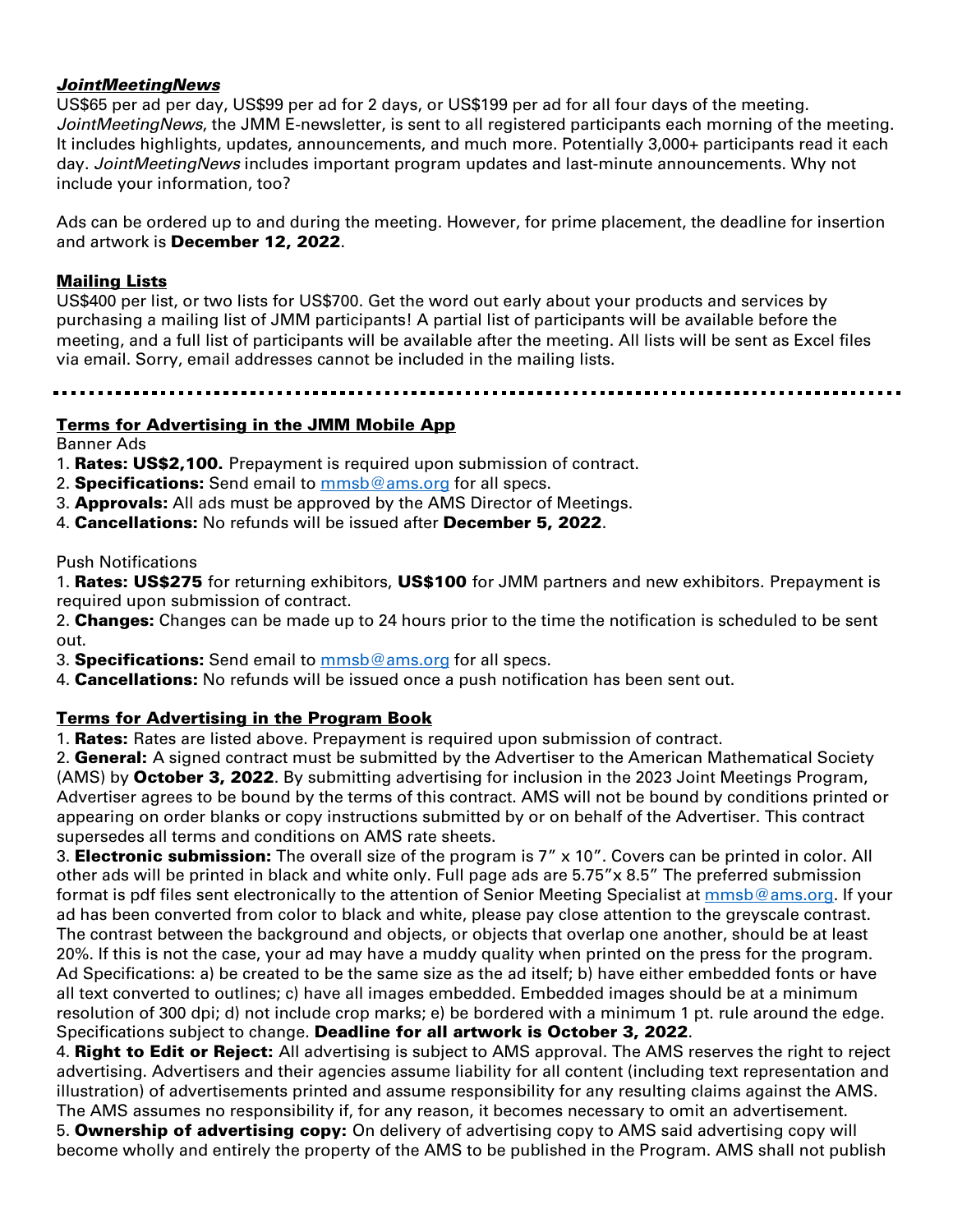Advertiser's advertising in any other medium. AMS assumes no responsibility for the return or storage of any photographs or artwork of the Advertiser. All advertising copy that represents the creative effort of the AMS and/or the use of creativity, labor, composition or material furnished by it, is and remains the property of the AMS, including all rights of copyright therein. Advertiser understands and agrees that it cannot authorize photographic or other reproduction, in whole or in part, of any such advertising copy for use in any other medium without the AMS's prior written consent.

6. Positioning of Advertisements: AMS shall have full latitude with respect to positioning all advertisements; provided, however, that AMS will use its reasonable efforts to accommodate the Advertiser's positioning requests, if any.

7. Typographical errors, Incorrect Insertions or Omissions: The Advertiser's contract cannot be invalidated, and the AMS will not be liable, for (a) the incorrect publication (including, without limitation, typographical errors) or insertion or any omission of the Advertiser's advertising or (b) any resulting losses. 8. **Cancellations and Changes:** Processing of any cancellations or changes cannot be guaranteed between the time the ad is ordered and printing of the Program. Once an advertisement order has been accepted, Advertiser can only cancel or alter an advertisement order up to October 3, 2022. No refunds will be issued after this date. After October 3, 2022, a written consent by the AMS Director of Meetings is required for any cancellations that are due to special circumstances. If such consent is not granted then the Advertiser will not receive a refund. If such consent is granted, then the Advertiser will receive a refund minus 10%.

9. **Indemnification:** Advertiser agrees to indemnify, defend and hold harmless the AMS from all claims (whether valid or invalid), suits, judgments, proceedings, losses, damages, costs, and expenses, of any nature whatsoever (including reasonable attorneys' fees) for which the AMS or any of its affiliates may become liable by reason of AMS's publication of Advertiser's advertising. All advertisements are accepted and published in the Program upon the representation by the Advertiser that they are authorized to publish the entire contents and subject matter thereof and that such publication (or availability) will not violate the rights of, or be harmful to, any person, corporation or other entity, and will not infringe any copyright, trademark, or patent rights. In consideration of the publication of advertisements, the Advertiser will, jointly and severally, indemnify and save harmless the AMS, and its members, employees, officers, and staff, against all liability, loss, damage, and expense of any nature, including attorneys' fees arising out of any claims for libel, invasion of privacy, copyright or trademark infringement and/or any other claim or suit that may arise out of Advertiser's Advertisement.

10. Force Majeure: Each party's obligations under the advertising contract are conditional on strikes, fires, acts of God, or any cause not subject to the control of the party.

11. Governing Law: This contract shall be construed under the laws of Rhode Island. Venue for any legal actions regarding this contract shall be in Rhode Island.

12. Full Contract: This writing contains the entire Contract of the Parties. No representations were made or relied upon by either party, other than those expressly set forth in this Contract. No agent, employee or other representative of either party is empowered to alter any of the terms hereof, unless done in writing and signed by a duly authorized officer, employee or other representative of the respective parties.

## Terms for the Digital Flyers

1. Rates: US\$747 or US\$371 for JMM Partners. Prepayment is required upon submission of contract.

2. Cancellations: No refunds will be issued after December 1, 2022.

3. Changes: Changes will not be accepted after December 1, 2022.

4. **Specifications:** The acceptable format is pdf. All pdfs must be sent to the attention of Senior Meeting Specialist at mmsb@ams.org by December 1, 2022. All flyers must be approved by the AMS Director of Meetings. All final flyers should be emailed to **mmsb@ams.org** to the attention of Senior Meeting Specialist.

## Terms for Advertising in the *JointMeetingNews*

1. Rates: Rates are listed above. Prepayment is required upon submission of contract.

2. Changes: Changes to ads for the *JointMeetingNews* can be made up to 48-hours prior to when the newsletter is scheduled to be sent.

3. Specifications: Send email to **mmsb@ams.org** to the attention of Senior Meeting Specialist for all specs. All ads must be sent electronically. Ads will be accepted on a first-come, first-served basis in the order in which they are received. Acceptance will be subject to all specifications listed above, editor's discretion for layout design, and approval by the AMS Director of Meetings.

4. Cancellations: No refunds will be issued after December 12, 2022.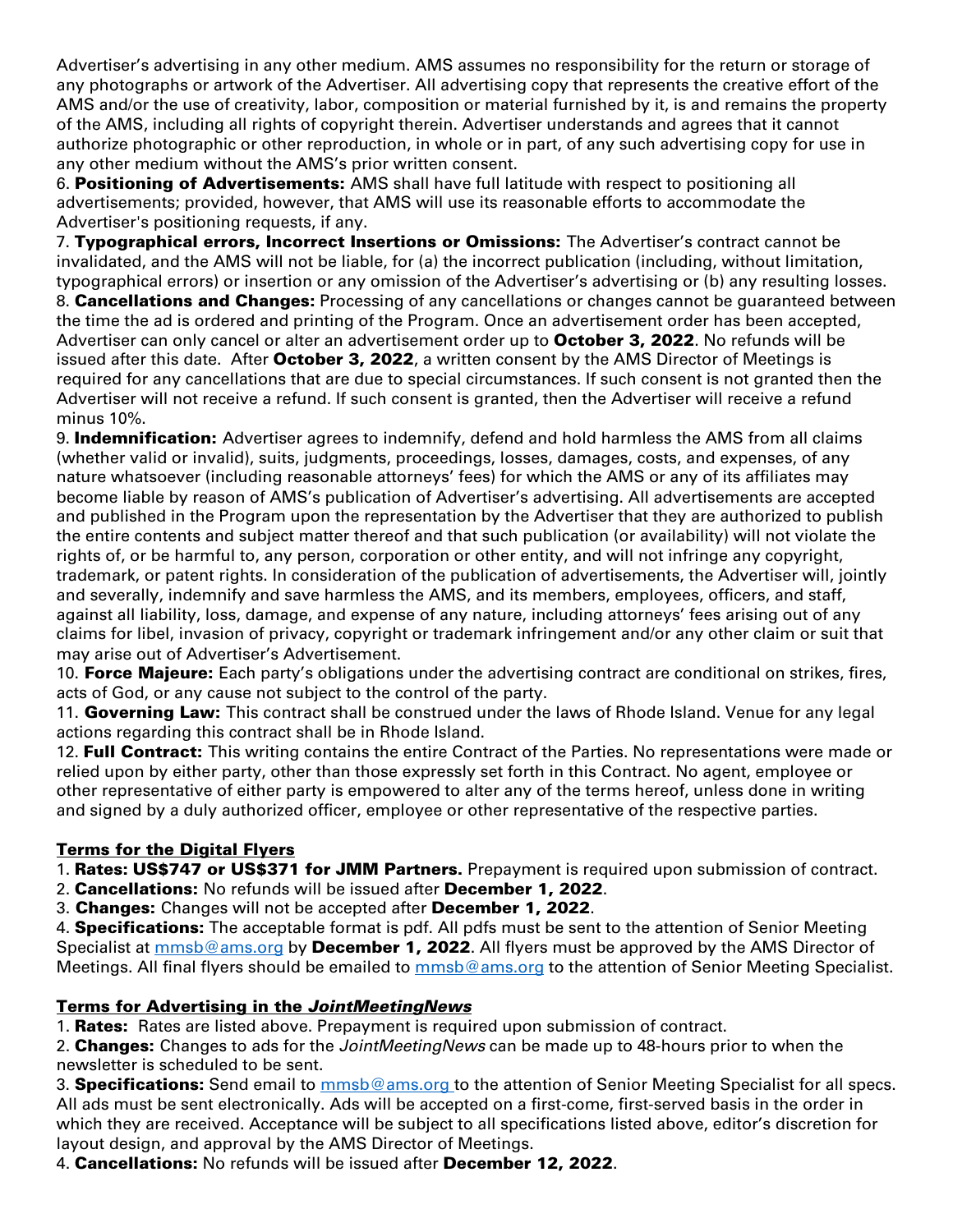#### Terms for the JMM Mailing List

1. Rates: One full mailing list-US\$400, or two lists-US\$700. Prepayment is required upon submission of contract.

2. **Cancellations:** No refunds will be issued after mailing lists have been sent.

3. Specifications: All lists are sent in Excel file via email. Lists are categorized in zip code order, unless otherwise specified. Such criteria include geographic area, zip code ranges, membership, and type of participant. Email addresses cannot be provided on any list. Any copy that will be sent using mailing lists provided by the AMS must be approved by the AMS Director of Meetings. All mailing lists of JMM participants are rented for one-time use only and are not to be copied for reuse or incorporation into other lists without the permission of the AMS Director of Meetings. Commitment to these terms is required via the Mailing List Contract on the reverse of this flyer. Please complete and sign this contract and send it with your payment.

 $\_$  , and the set of the set of the set of the set of the set of the set of the set of the set of the set of the set of the set of the set of the set of the set of the set of the set of the set of the set of the set of th

4. **Use of Information:** Description and Intent of Use: (Please Print)

| <b>Payment Information</b>                                                                       |  |  |
|--------------------------------------------------------------------------------------------------|--|--|
|                                                                                                  |  |  |
|                                                                                                  |  |  |
|                                                                                                  |  |  |
|                                                                                                  |  |  |
|                                                                                                  |  |  |
|                                                                                                  |  |  |
| JMM Mobile App Advertising: \$                                                                   |  |  |
| I have read the above terms and conditions. (Please initial) _________                           |  |  |
| Program Book Advertising: \$                                                                     |  |  |
| I have read the above terms and conditions. (Please initial) _________                           |  |  |
| Flyers: \$____________<br>I have read the above terms and conditions. (Please initial) _________ |  |  |
| JointMeetingNews Advertising: \$                                                                 |  |  |
|                                                                                                  |  |  |
| Mailing List: \$_____________                                                                    |  |  |
| I have read the above terms and conditions. (Please initial) _________                           |  |  |
|                                                                                                  |  |  |
|                                                                                                  |  |  |